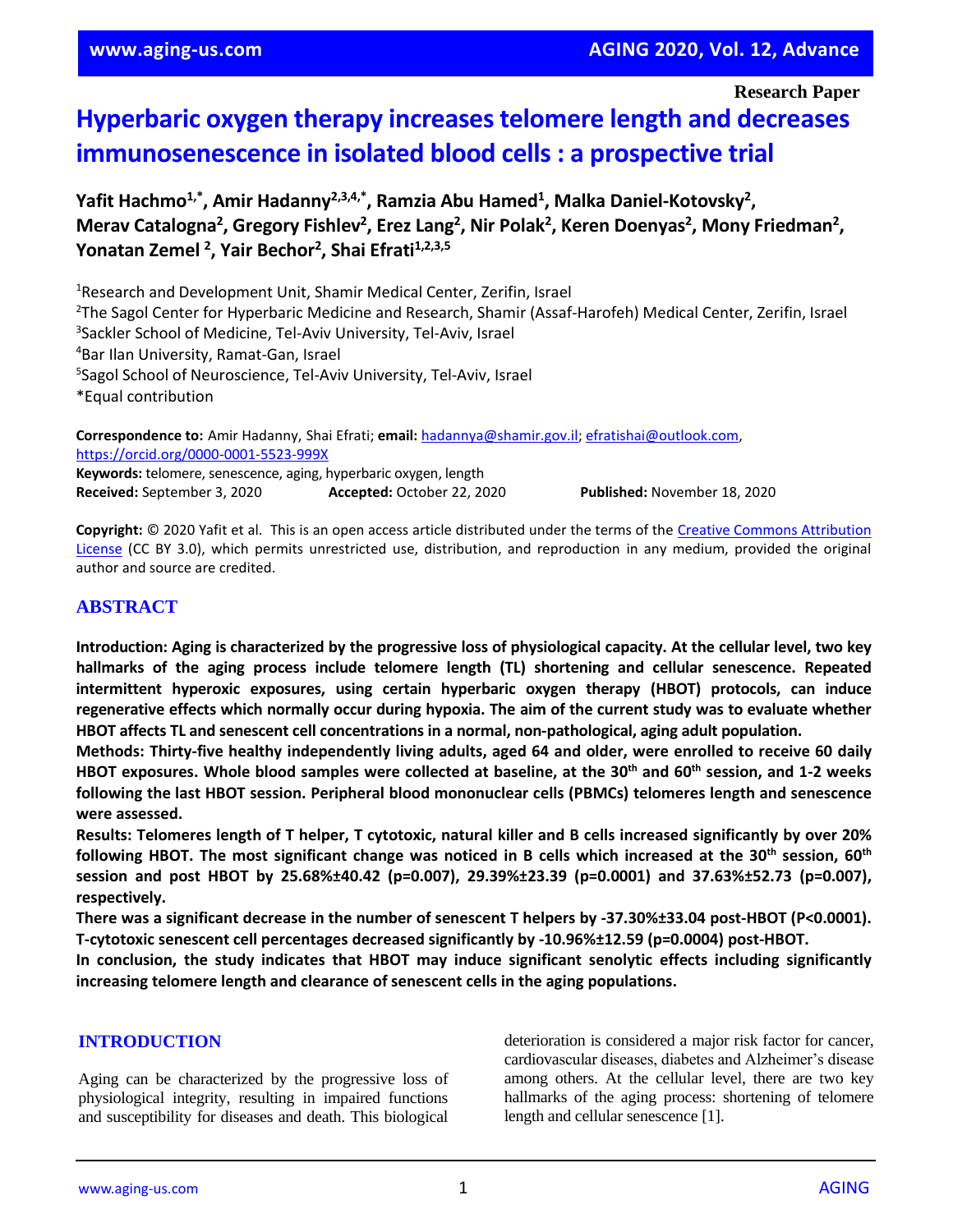Telomeres are tandem nucleotide repeats located at the end of the chromosomes which maintain genomic stability. Telomeres shorten during replication (mitosis) due to the inherent inability to fully replicate the end part of the lagging DNA strand [2]. Telomere length (TL), measuring between 4 to 15 kilobases, gradually shorten by  $\sim$ 20-40 bases per year and is associated with different diseases, low physical performance and cortical thinning of the brain [3–5]. When TL reaches a critical length, cells cannot replicate and progress to senescence or programmed cell death [6]. Goglin et al. demonstrated that adults with shorter TLs have increased mortality rates [7]. Shortened TLs can be a direct inherited trait, but several environmental factors have also been associated with shortening TL including stress, lack of physical endurance activity, excess body mass index, smoking, chronic inflammation, vitamins deficiency and oxidative stress [2, 8, 9].

Cellular senescence is an arrest of the cell cycle which can be caused by telomere shortening [10], as well as other aging associated stimuli independent of TL such as non-telomeric DNA damage [1]. The primary purpose of senescence is to prevent propagation of damaged cells by triggering their elimination via the immune system. The accumulation of senescent cells with aging reflects either an increase in the generation of these cells and/or a decrease in their clearance, which in turn aggravates the damage and contributes to aging [1].

A growing body of research has found several pharmacological agents that can reduce the telomere shortening rate [11, 12]. Several lifestyle interventions including endurance training, diets and supplements targeting cell metabolism and oxidative stress have reported relatively small effects  $(2-5%)$  on TL<sup>3,</sup> [2, 8, 9].

Hyperbaric oxygen therapy (HBOT) utilizes 100% oxygen in an environmental pressure higher than one absolute atmospheres (ATA) to enhance the amount of oxygen dissolved in body's tissues. Repeated intermittent hyperoxic exposures, using certain HBOT protocols, can induce physiological effects which normally occur during hypoxia in a hyperoxic environment, the so called hyperoxic-hypoxic paradox [13–16]. In addition, it was recently demonstrated that HBOT can induce cognitive enhancements in healthy aging adults via mechanisms involving regional changes in cerebral blood flow [17]. On the cellular level, it was demonstrated that HBOT can induce the expression of hypoxia induced factor (HIF), vascular endothelial growth factor (VEGF) and sirtuin (SIRT), stem cell proliferation, mitochondrial biogenesis, angiogenesis and neurogenesis [18]. However, no study to date has

examined HBOT's effects on TL and senescent cell accumulation.

The aim of the current study was to evaluate whether HBOT affects TL and senescence-like T-cells population in aging adults.

# **RESULTS**

Thirty-five individuals were assigned to HBOT. Five patients did not complete baseline assessments and were excluded. All 30 patients who completed baseline evaluations completed the interventions. Due to the low quality of blood samples (low number of cells or technician error), four patients were excluded from the telomere analysis and 10 patients from senescent cell analysis (Figure 1). The baseline characteristics and comparison of the cohorts following exclusion of the patients are provided in Table 1. There were no significant differences between the three groups (Table 1).

# **Telomere length**

Compared to the baseline, the T-helper telomere lengths were significantly increased at the 30<sup>th</sup> session and post-HBOT by 21.70±40.05 (p=0.042), 23.69%±39.54  $(p=0.012)$  and  $29.30\pm38.51$  ( $p=0.005$ ), respectively (Figure 2). However, repeated measures analysis shows a non-significant trend (F=4.663, p=0.06, Table 2 and Figure 2).

Compared to baseline, telomere lengths of B cells increased significantly at the  $30<sup>th</sup>$  session,  $60<sup>th</sup>$  session and post-HBOT by 25.68%±40.42 (p=0.007),  $29.39\% \pm 23.39$  (p=0.0001) and  $37.63\% \pm 52.73$ (p=0.007), respectively (Figure 2). Repeated measures analysis shows a significant within-group effect (F=0.390, p=0.017, Table 2 and Figure 2).

Compared to baseline, natural killer cells telomer lengths significantly increased at the  $30<sup>th</sup>$  session (p=0.045) and at the  $60^{th}$  session by 20.56%  $\pm$ 33.35 (p=0.013). Post-HBOT, telomere lengths increased by  $22.16\% \pm 44.81$  post-HBOT (p=0.06, Table 2 and Figure 2). Repeated measures analysis indicates that there was no additional significant effect after the 30<sup>th</sup> session  $(F=0.812, p=0.391)$ .

Compared to baseline, cytotoxic T-cells had a nonsignificant increase at the  $30<sup>th</sup>$  session by  $18.29\% \pm 45.62$ (p=0.11), followed by a significant increase of  $24.13\% \pm 40.88$  at the 60<sup>th</sup> session (p=0.0019) and 19.59%±33.98 post-HBOT (p=0.023). Repeated measures analysis indicates that there was no additional significant effect after the  $30<sup>th</sup>$  session (F=1.159, p=0.310, Table 2 and Figure 2).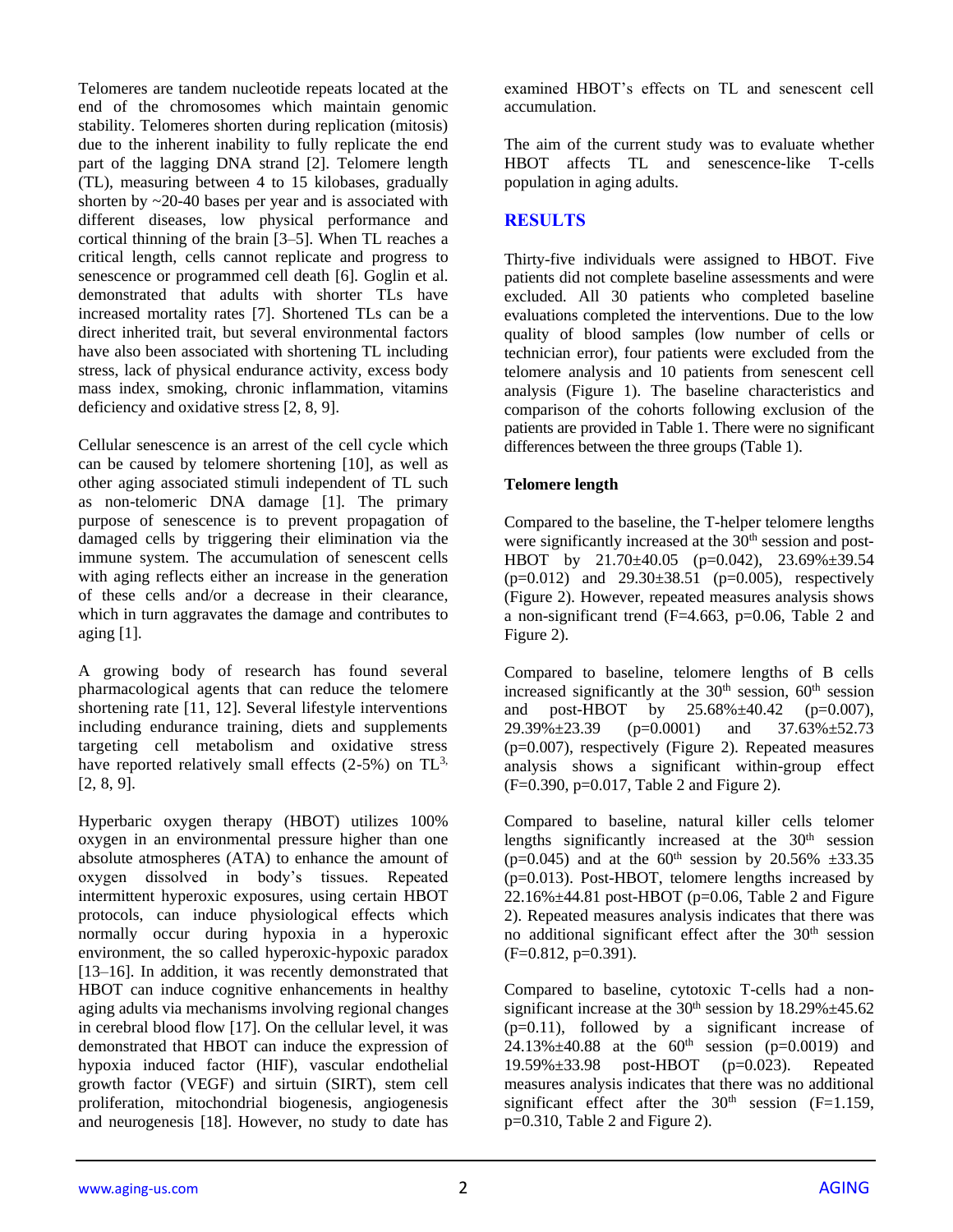#### **Senescent cells**

There was a non-significant decrease in the number of senescent T-helpers at the 30<sup>th</sup> session and 60<sup>th</sup> session by  $-19.66\% \pm 80.03$  (p=0.09) and  $-11.67\% \pm 94.30$  (p=0.20) respectively. However, there was a significant drop in the number of senescent T helpers by -37.30%±33.04 post-HBOT (P<0.0001, Figure 3). Repeated measures analysis showed a significant continuous effect even after the  $30<sup>th</sup>$ session, with a within-group effect (F=8.547, p=0.01, Table 2 and Figure 3).

T-cytotoxic senescent cell percentages decreased significantly by -12.21% $\pm$ 8.74 (P<0.0001) at the 30<sup>th</sup> HBOT session,  $-9.81\% \pm 9.50$  at the 60<sup>th</sup> HBOT session (0.002) and -10.96%±12.59 (p=0.0004) post-HBOT (Table 2 and Figure 3). Repeated measures analysis shows a significant continuous effect even after the 30<sup>th</sup> session, with a within-group effect  $(F=6.916, p=0.018,$ Table 2).

#### **HIF-1alpha**

HIF-1alpha levels were increased from 10.54±3.39 to 19.71 $\pm$ 3.39 at the 60<sup>th</sup> session (p=0.006) where 2 weeks post HBOT levels of  $16.81\pm7.65$  were not significantly different from baseline (p=0.16).

#### **DISCUSSION**

In this study, for the first time in humans, it was found that repeated daily HBOT sessions can increase PBMC telomere length by more than 20% in an aging population, with B cells having the most striking change. In addition, HBOT decreased the number of senescent cells by 10-37%, with T helper senescent cells being the most effected.

A substantial number of associations between telomere length and lifestyle modifications have been observed. This has led to several interventional studies which included diet, supplements (such as omega-3, and walnuts among others), physical activity, stress management and social support. A two year trial conducted on cognitively healthy elderly adults, using a diet rich in walnuts, showed a non-significant trend to preserve telomere length when compared to a control diet [19]. In another study which evaluated the effect of a twelve week low frequency explosive-type resistance training in elderly people, telomere length was better preserved in the intervention group without a significant increase [20]. A recent study found that aerobic endurance training or high intensity interval training for six month increased telomere length up to 5% [21]. Additional weight loss, yoga and stress management techniques failed to show significant telomere length changes [22–25]. However, most of these studies have shown significant correlations between antioxidant activity and telomerase activity [22–25].

While many genetic and environmental factors are associated with telomere shortening, the most common suggest mechanism is oxidative stress. Oxidative stress can occur from imbalances between the production of



**Figure 1. Patient flowchart.**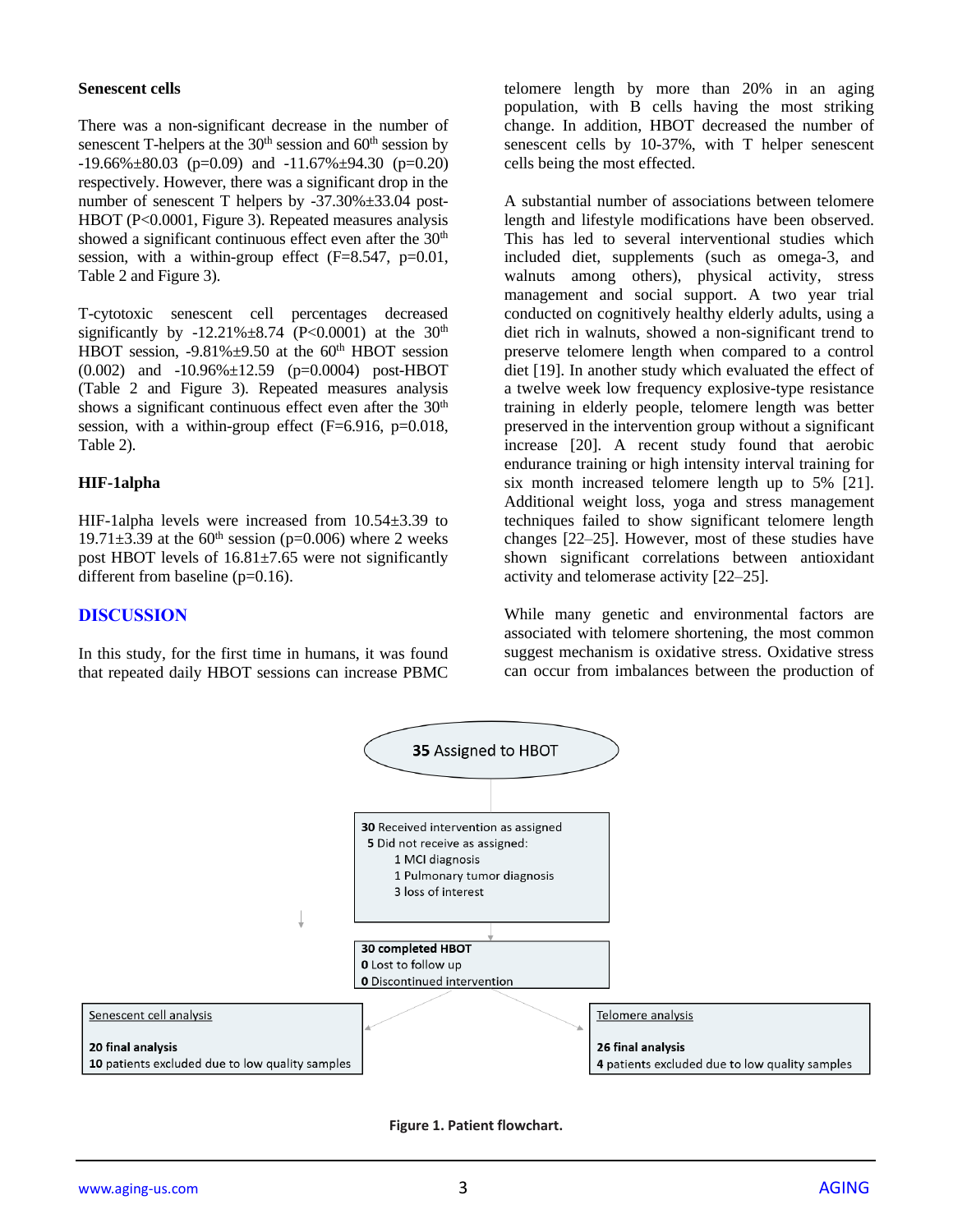|                                   |                                    | <b>HBOT</b>      | <b>Telomere</b><br>analysis | <b>Senescent</b><br>analysis | P-value |
|-----------------------------------|------------------------------------|------------------|-----------------------------|------------------------------|---------|
| N                                 |                                    | 30               | 25 (83.3%)                  | 20 (66.6%)                   |         |
| Age (years)                       |                                    | $68.41 \pm 13.2$ | $67.56 \pm 14.35$           | $66.70 \pm 16.00$            | 0.917   |
| <b>BMI</b>                        |                                    | $26.77 \pm 3.20$ | 26.89±3.34                  | $27.14 \pm 3.81$             | 0.946   |
| <b>Males</b>                      |                                    | 16 (53.3%)       | 13 (52.0%)                  | $10(50.0\%)$                 | 0.987   |
| <b>Females</b>                    |                                    | 14 (47.7%)       | 12 (48.0%)                  | $10(50.0\%)$                 | 0.987   |
| Complete blood count              |                                    |                  |                             |                              |         |
|                                   | Hemoglobin                         | $6.33 \pm 1.25$  | $6.57 \pm 1.15$             | $6.58 \pm 1.29$              | 0.707   |
|                                   | White blood cells                  | $14.02 \pm 1.40$ | $13.92 \pm 1.35$            | $13.97 \pm 1.49$             | 0.969   |
|                                   | %PBMC                              | 39.96±6.75       | $39.25 \pm 6.64$            | $38.59 \pm 6.63$             | 0.774   |
|                                   | Platelets                          | 239.87±1.39      | 244.08±43.0                 | 254.05±41.4                  | 0.559   |
| <b>Chronic medical conditions</b> |                                    |                  |                             |                              |         |
|                                   | Atrial fibrillation                | 4(13.3%)         | $4(16.0\%)$                 | $2(10.0\%)$                  | 0.841   |
|                                   | Hypothyroidism                     | $4(13.3\%)$      | $4(16.0\%)$                 | 3(15.8%)                     | 0.956   |
|                                   | Obstructive sleep apnea            | $4(13.3\%)$      | $4(16.0\%)$                 | $3(15.0\%)$                  | 0.961   |
|                                   | Asthma                             | $1(3.3\%)$       | $1(4.0\%)$                  | $\overline{0}$               | 0.680   |
|                                   | <b>BPH</b>                         | 7(23.3%)         | $5(20.0\%)$                 | $6(30.0\%)$                  | 0.733   |
|                                   | <b>GERD</b>                        | $3(10\%)$        | $2(8.0\%)$                  | $2(10.0\%)$                  | 0.961   |
|                                   | Osteoporosis                       | 5(16.7%)         | $5(20.0\%)$                 | $4(20.0\%)$                  | 0.936   |
|                                   | Rheumatic arthritis                | $1(3.3\%)$       | $\boldsymbol{0}$            | $1(5.0\%)$                   | 0.561   |
|                                   | Osteoarthritis                     | 7(23.3%)         | $4(16.0\%)$                 | $5(25.0\%)$                  | 0.755   |
|                                   | Diabetes mellitus                  | $3(10\%)$        | $3(12.0\%)$                 | $2(10.0\%)$                  | 0.966   |
|                                   | Hypertension                       | 7(23.3%)         | $5(20.0\%)$                 | $5(25.0\%)$                  | 0.918   |
|                                   | Dyslipidemia                       | 16 (53.3%)       | 14 (56.0%)                  | 12 (60.0%)                   | 0.897   |
|                                   | Ischemic heart disease             | 2(6.7%)          | $1(4.0\%)$                  | $2(10.0\%)$                  | 0.725   |
|                                   | History of smoking                 | 10 (33.3%)       | 8 (32.0%)                   | $7(35.0\%)$                  | 0.978   |
| <b>Chronic medications</b>        |                                    |                  |                             |                              |         |
|                                   | Anti-aggregation                   | 8 (26.7%)        | $6(24.0\%)$                 | $5(25.0\%)$                  | 0.974   |
|                                   | <b>ACE-Inhibitors/ARB blockers</b> | 6(20%)           | $6(24.0\%)$                 | $6(30.0\%)$                  | 0.720   |
|                                   | Beta blockers                      | 5(16.7%)         | $5(20.0\%)$                 | $3(15.0\%)$                  | 0.901   |
|                                   | Calcium blockers                   | 3(10%)           | $3(12.0\%)$                 | $2(10.0\%)$                  | 0.966   |
|                                   | Alpha blockers                     | 7(23.3%)         | $5(20.0\%)$                 | $6(30.0\%)$                  | 0.733   |
|                                   | Diuretics                          | 2(6.7%)          | $1(4.0\%)$                  | $1(5.0\%)$                   | 0.906   |
|                                   | <b>Statins</b>                     | 10 (33.3%)       | $9(36.0\%)$                 | $7(35.0\%)$                  | 0.978   |
|                                   | Oral hypoglycemic                  | 1(3.3%)          | $1(4.0\%)$                  | $1(5.0\%)$                   | 0.958   |
|                                   | Bisphosphonates                    | 1(3.3%)          | $1(4.0\%)$                  | $1(5.0\%)$                   | 0.958   |
|                                   | Proton pump inhibitors             | 3(10%)           | $3(12.0\%)$                 | $3(15.0\%)$                  | 0.726   |
|                                   | Hormones                           | 3(10%)           | $3(12.0\%)$                 | $2(10.0\%)$                  | 0.966   |
|                                   | Benzodiazepines                    | 3(10%)           | $2(8.0\%)$                  | $1(5.0\%)$                   | 0.816   |
|                                   | <b>SSRI</b>                        | 5(16.7%)         | $5(20.0\%)$                 | $3(15.0\%)$                  | 0.990   |

# **Table 1. Baseline characteristics.**

reactive oxygen species (ROS) and cellular scavengers. Telomeres are highly sensitive to oxidative DNA damage, which can induce telomere shortening and dysfunction [26]. The association between oxygen

and/or oxidative stress and telomere length has been debated for the past several decades. Human cell culture studies consistently show that mild oxidative stress accelerates telomere shortening, whereas antioxidants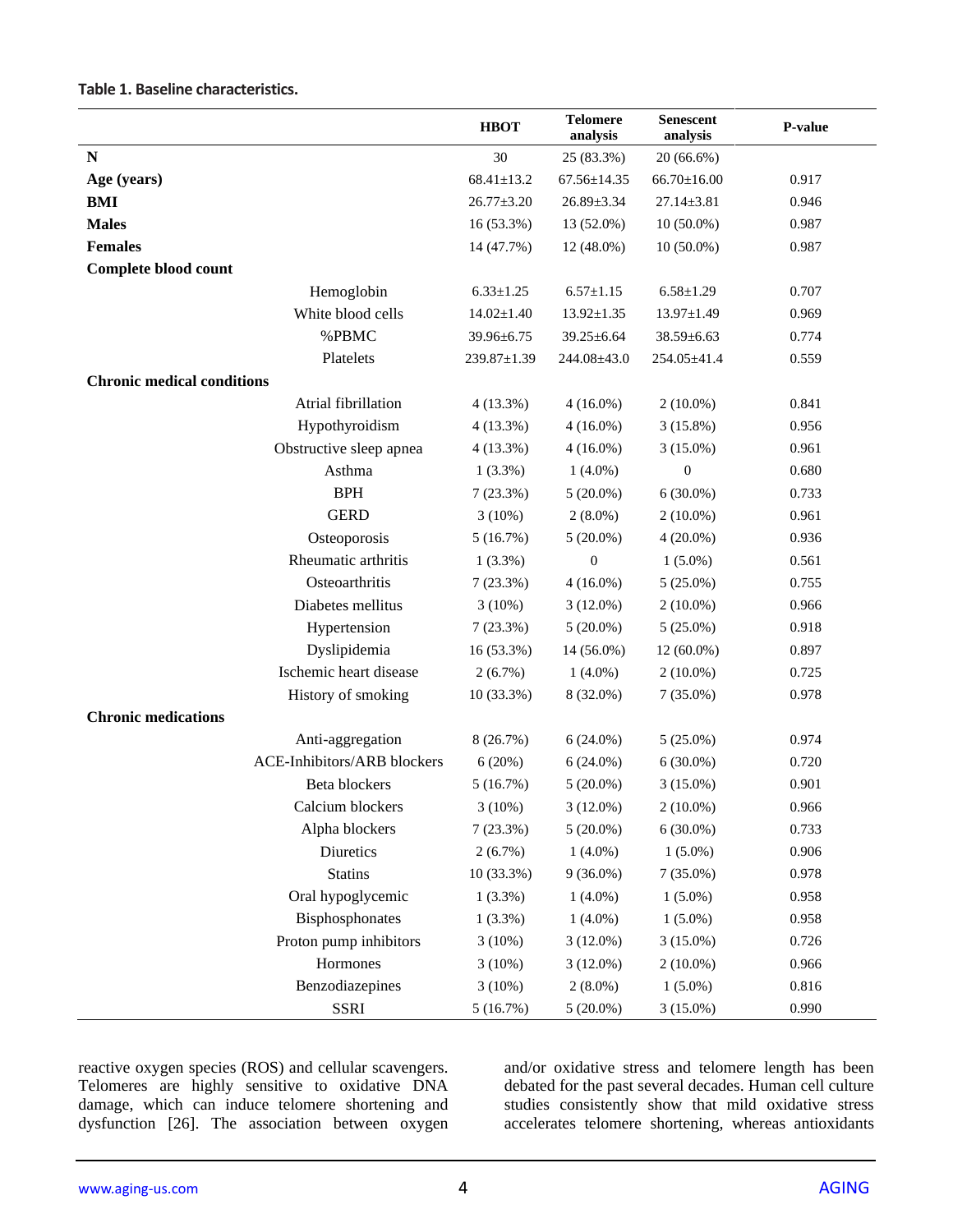and free radical scavengers decrease shortening rates and increase the cellular proliferative lifespan [27]. Several clinical studies on pathological conditions (such as diabetes, inflammatory diseases, Parkinson's disease) have shown correlations between oxidative stress markers, reactive oxygen species scavengers levels and telomere length [28]. However, healthy individuals did not show similar results [29].

Exposing cell cultures to a hyperbaric environment has been previously suggested to induce significant oxidative stress and premature cells senescence [30]. However, this was based on isolated cells grown in a hyperbaric incubator and not on the complex biological system of humans as in this study. Similar to the current study, a previous prospective one-year observational study in divers exposed to intense hyperbaric oxygen, showed significant telomere elongation in leukocytes [31]. As used in the current study, the HBOT protocol utilizes the effects induced by repeated intermittent hyperoxic exposures, the so called hyperoxic hypoxic paradox [13, 18]. These intermittent hyperoxic exposures induce an adaptive response which includes increased upregulation of antioxidants genes [32] and production of antioxidants/scavengers that adjust to the increased ROS generation causing the ROS/scavenger ratio to gradually becomes similar to the ratio under a normal oxygen environment. However, because the scavenger elimination half-life  $(T_{1/2})$  is significantly longer than the  $T_{1/2}$  of ROS, upon return to normoxia, following repeated hyperoxic exposures, there are significantly higher levels of scavengers and increased antioxidant activity [13, 18]. Thus, similar to physical exercise and caloric restriction, a daily repeated HBOT protocol can induce the hormesis phenomenon. Single exposures increase ROS generation acutely, triggering the antioxidant response, and with repeated exposures, the response becomes protective [13, 18].

Additionally, intermittent hyperoxic exposures induce many of the physiological responses that occur during hypoxia [13]. HBOT induces the release of transcription factors called hypoxic induced factors (HIF) and increase their stability and activity [14]. In turn, HIF induces a cellular cascade including vascular endothelial growth factor and angiogenesis induction, mitochondria biogenesis, stem cells mobilization and SIRT1 increased activity [18]. Our study confirms increased HIF expression is induced by repetitive HBOT exposures, which gradually decreases towards normalization of HIF levels at nonmonic environment.

Currently, many interventions that genetically or pharmacologically (senolytic drugs) remove senescent cells have been developed in animal models and are waiting for safety and efficacy evaluations in humans [33]. The current study suggests a non-pharmacological method, clinically available with well-established safety



**Figure 2. Telomere length changes with HBOT.** Mean+SEM \*p<0.05, \*\*p<0.01, \*\*\*p<0.001.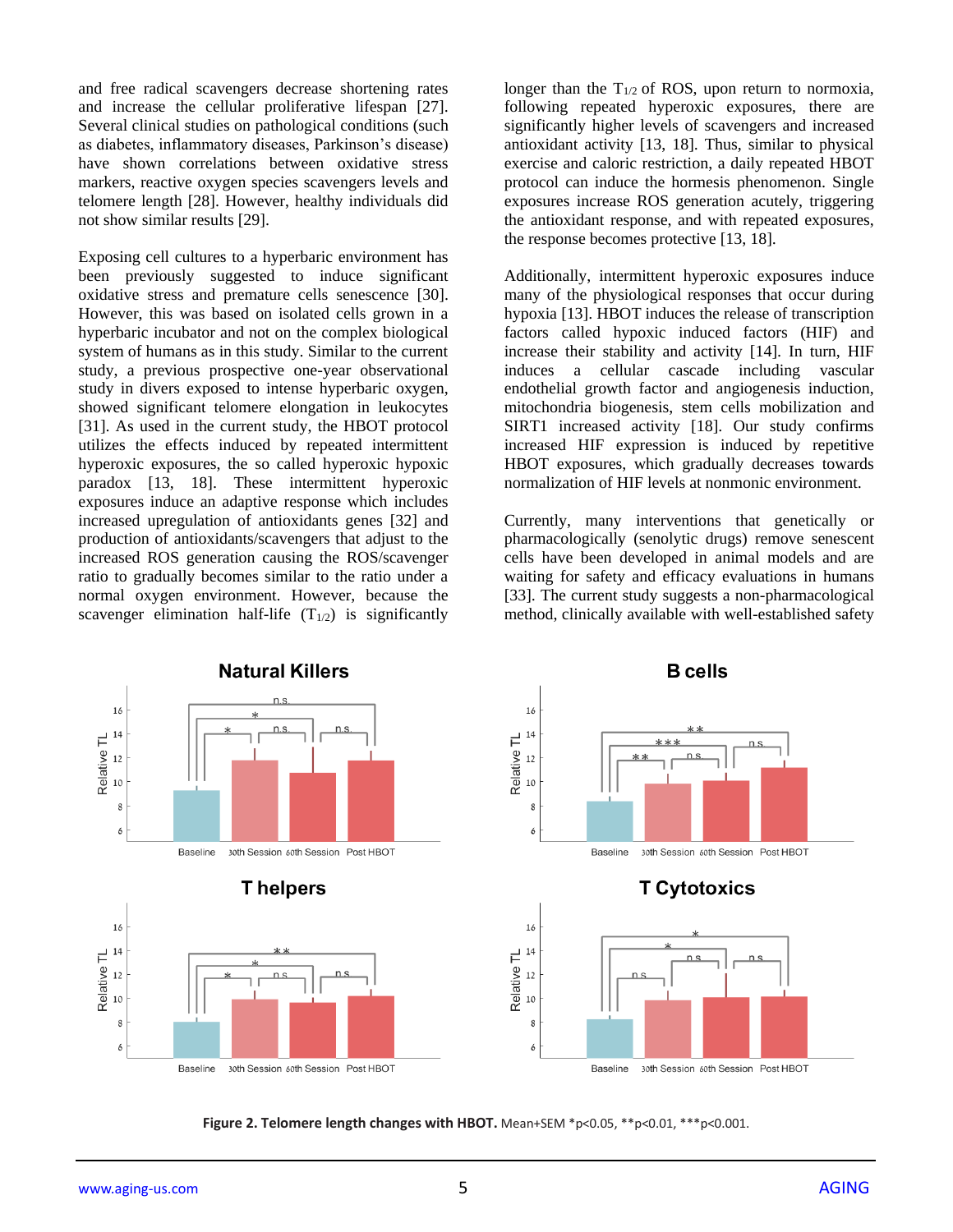## **Table 2. Telomere length and senescent cell changes post-HBOT.**

|                                          |                   | <b>Absolute changes</b>                |                              |                                      | Relative changes $(\% )$ |                   |                    | <b>Repeated</b><br>measures |  |  |  |
|------------------------------------------|-------------------|----------------------------------------|------------------------------|--------------------------------------|--------------------------|-------------------|--------------------|-----------------------------|--|--|--|
|                                          | <b>Baseline</b>   | <b>30th Session</b>                    | <b>60th Session</b>          | Post HBOT                            | 30th session             | 60th session      | Post-HBOT          | F(p)                        |  |  |  |
| <b>PBMC</b>                              |                   |                                        |                              |                                      |                          |                   |                    |                             |  |  |  |
| <b>PBMC</b><br>$(N=25)$                  | $2.55 \pm 0.53$   |                                        |                              | $-0.15 \pm 0.40$                     |                          |                   | $-4.91 \pm 16.70$  | $1.987$ (t) 0.09            |  |  |  |
| <b>PBMC</b><br>$(N=20)$                  | $2.50 \pm 0.53$   |                                        |                              | $-0.13 \pm 0.31$                     |                          |                   | $-4.21 \pm 11.99$  | $1.810$ (t) 0.07            |  |  |  |
| Relative telomeres length $(N=25)$       |                   |                                        |                              |                                      |                          |                   |                    |                             |  |  |  |
| Natural killer                           | $9.27 \pm 1.91$   | $11.77 + 5.14$<br>(0.045)              | $10.73 \pm 2.73$<br>(0.013)  | $11.75 \pm 4.22$<br>(0.06)           | $25.02 \pm 51.42$        | $20.56 \pm 33.35$ | $22.16 \pm 44.81$  | 0.812(0.391)                |  |  |  |
| <b>B</b> -cells                          | $8.36 \pm 2.02$   | $10.22 \pm 3.04$<br>(0.007)            | $11.23 \pm 3.58$<br>(0.0001) | $11.17 \pm 2.98$<br>(0.007)          | $25.68 + 40.42$          | $29.39 \pm 23.39$ | $37.63 \pm 52.73$  | 7.390 (0.017)               |  |  |  |
| T Helper                                 | $8.04 \pm 1.82$   | $9.92 \pm 3.68$<br>(0.042)             | $9.63 \pm 2.17$<br>(0.012)   | $10.20 \pm 2.77$<br>(0.005)          | $21.70 + 40.05$          | $23.69 \pm 39.54$ | $29.30 \pm 38.51$  | 4.663(0.063)                |  |  |  |
| T Cytotoxic                              | $8.26 \pm 1.54$   | $9.83{\pm}4.08$<br>(0.11)              | $10.08 \pm 3.33$<br>(0.019)  | $10.15 + 2.74$<br>(0.023)            | $18.29 \pm 45.62$        | $24.13 \pm 40.88$ | $19.59 \pm 33.98$  | 1.159(0.310)                |  |  |  |
| Senescent cells $(\%$ of T cells) (N=20) |                   |                                        |                              |                                      |                          |                   |                    |                             |  |  |  |
| T Helper                                 | $10.29 \pm 5.42$  | $7.84 \pm 7.09$<br>(0.09)              | $8.51 \pm 7.45(0.20)$        | $6.22{\pm}4.88$<br>( <b>0.0001</b> ) | $-19.66 \pm 80.03$       | $-11.67+94.30$    | $-37.30 \pm 33.04$ | 8.548 (0.01)                |  |  |  |
| T Cytotoxic                              | $52.19 \pm 21.07$ | $45.53 \pm 19.91$<br>( <b>0.0001</b> ) | $45.45 \pm 18.81$<br>(0.002) | $46.59 \pm 21.91$<br>(0.0004)        | $-12.21 \pm 8.74$        | $-9.81 + 9.50$    | $-10.96 \pm 12.59$ | 6.916(0.018)                |  |  |  |

P-values shown in () compared to baseline.

P-values in bold <0.05.



**Figure 3. Senescent cell changes with HBOT.** Mean+SEM \*p<0.05, \*\*p<0.01, \*\*\*p<0.001.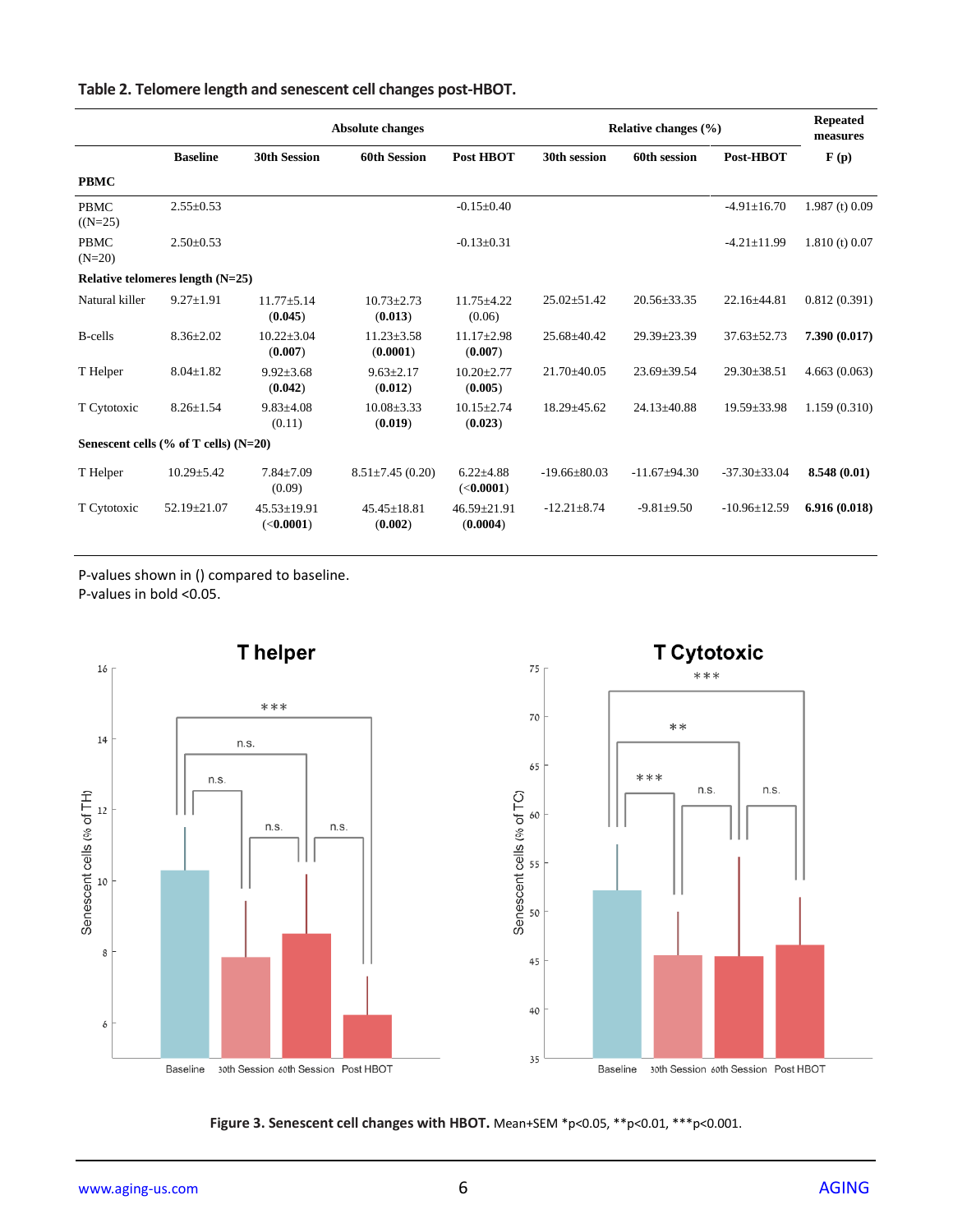profile, for senescent cells populations decrease. Our protocol included 60 sessions of 100% oxygen at 2 ATA including three air breaks during each session to utilize the hyperoxic hypoxic paradox and minimize the risk of oxygen toxicity. Interestingly, both TL and senescent cell reduction peaked at the 30<sup>th</sup> session. However, the dose response curve related to the applied pressure, time and number of HBOT exposures and its relation to HIF expression and its related regenerative effects are still not fully understood and further studies are needed to find the optimal HBOT protocols.

Hyperbaric oxygen therapy is a well-established treatment modality for non-healing wounds, radiation injuries as well as different hypoxic or ischemic events (such as carbon monoxide toxicity, infections, etc). In recent years, a growing evidence from pre-clinical as well as clinical trials demonstrate the efficacy of HBOT for neurological indications including idiopathic sudden sensorineural hearing loss [34], post stroke and post traumatic brain injury [35–41], central sensitization syndrome such as fibromyalgia syndrome [42, 43] and age related cognitive decline [17] and animal models of Alzheimer's disease [44]. For the first time, the current study aimed to evaluate the physiological effect on the cellular level in aging humans without any functional limiting disease.

#### **Study limitations**

The current study has several limitations and strengths to consider. First, the limited sample size has to be taken into account. Second, the lack of control group. However, the study suggests impressive results on TL and senescent cell clearance, which weren't observed in other interventions. Moreover, the baseline telomere length values of our cohort match the expected values for the aging population [45–47]. Third, the duration of the effect has yet to be determined in long-term follow-ups. Fourth, telomerase activity was not evaluated due to the method chosen for blood preservation and evaluation. Nevertheless, several strengths should be stressed. In this study, CD28 was used as a biomarker for senescent cells whereas CD57 was not available as a confirmatory marker for T cell senescence. Biomarkers were assessed on specific leukocytes populations rather than using the entire PBMCs as one group. The isolated HBOT effect was measured and participants were monitored for not making any lifestyle changes (such as nutrition and exercise), medications or any other intervention that may have acted as possible confounders.

In summary, the study indicates that HBOT can induce significant senolytic effects, including significant increased telomere length and clearance of senescent cells in aging populations.

## **MATERIALS AND METHODS**

#### **Subjects**

Thirty-five adults without pathological cognitive declines, aged 64 and older, who lived independently in good functional and cognitive status, were enrolled. The study was performed between 2016-2020 in the Shamir (Assaf-Harofeh) Medical Center, Israel. Included patients did not have cardiac or cerebrovascular ischemia histories for the last year prior to inclusion. Exclusion criteria included: previous treatment with HBOT for any reason during the last three months, any history of malignancy during the last year, any pathological cognitive decline, severe chronic renal failure (GFR <30), uncontrolled diabetes mellitus (HbA1C>8, fasting glucose>200), immunosuppressants, MRI contraindications (including BMI>35), active smoking or pulmonary diseases.

## **Study design**

The study protocol was approved by Institutional Review Board of the Shamir Medical Center, Israel. The study was performed as a prospective clinical trial. After signing an informed consent and undergoing a baseline evaluation, the subjects were assigned to HBOT. Measurement points were evaluated at baseline, half-point of the treatment protocol (30<sup>th</sup> session), the day of the last HBOT session and 1-2 weeks after the HBOT.

The study cohort included only patients treated by HBOT, which is part of a larger cohort of normal ageing population studied at the Shamir medical center, Israel (NCT02790541 [17]).

#### **Interventions**

The HBOT protocol was administrated in a Multiplace Starmed-2700 chamber (HAUX, Germany). The protocol comprised of 60 daily sessions, five sessions per week within a three-month period. Each session included breathing 100% oxygen by mask at 2ATA for 90 minutes with 5-minute air breaks every 20 minutes. Compression/decompression rates were 1 meter/minute. During the trial, neither lifestyle and diet changes, nor medications adjustments were allowed.

#### **Blood samples**

Whole blood samples were collected into EDTA tubes using a standard technique, at baseline, at the half-point of the HBOT protocol (30<sup>th</sup> session), the day of the last HBOT session ( $60<sup>th</sup>$  session) and 1-2 weeks following the last HBOT session.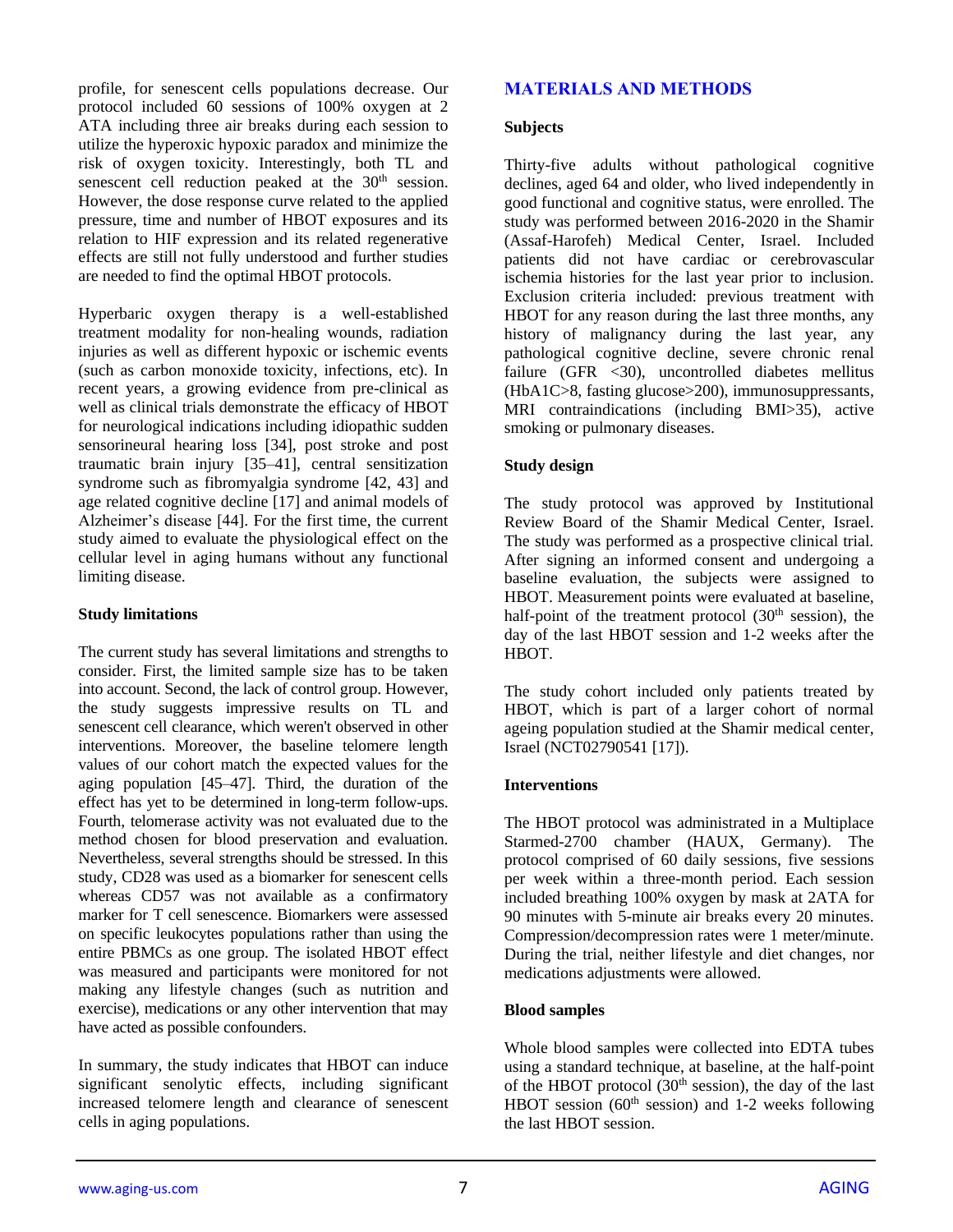## **Peripheral blood mononuclear cells (PBMCs) isolation**

Whole blood was diluted using phosphate buffered saline (PBS). Density gradient separation was performed using Leucosep tubes filled with Lymphoprep. The tubes were then centrifuged at  $1000 \times g$  for 10 min at 25 $\degree$  C degrees. Following centrifugation, the cell layers (buffy coat) were immediately collected via pipette and transferred to 50 mL conical centrifuge tubes, resuspended with sufficient 1X PBS to a volume of 50 mL and centrifuged at 300×*g* for 10 min at 25° C degrees. Following removal of the supernatant, each sample was labeled.

# **Telomere length**

Telomeres were labelled according to the Dako PNA/FITC kit protocol (Code K5327). On a single cell suspension consisting of a mixture of PBMCs (sample cells) and TCL 1301 cell line (control cells), the DNA was denatured for 10 minutes at 82° C in a microcentrifuge tube either in the presence of hybridization solution without probe or in hybridization solution containing the fluorescein-conjugated PNA telomere probe. The hybridization took place in the dark at room temperature (RT) overnight. The hybridization was followed by two 10-minute post-hybridization washes with a wash solution at 40° C. The sample was then labeled with CD4+, CD8+, CD3+, CD19+ and CD56+ conjugated antibodies in an appropriate buffer for further flow cytometric analysis [48, 49]. Each sample was run in duplicate. Following flow cytometric

analysis, the relative telomere length (RTL) was calculated for CD3+/CD4+ (T-helper), CD3+/CD8+ (Tcytotoxic), CD3+/CD56+ (natural killer) and CD19+ (B-cells). The RTL value was calculated as the ratio between the telomere signal of each sample and the control cell (TCL 1301 cell line) with correction for the DNA index of G0/1 cells. Sample cells and control cells were analyzed separately for DNA ploidy using propidium iodide staining to standardize the number of telomere ends per cell and thereby telomere length per chromosome. See Figure 4 for FACS analysis example.

## **Immunophenotyping**

Percentages of CD3+CD4+CD28-null T cells (senescent T helpers) and CD3+CD8+CD28-null T cells (senescent T cytotoxics) were determined by flow-cytometric analysis. PBMC were stained with VioBlue conjugated anti-CD3, Viogreen conjugated anti-CD8, PE-VIO 770A conjugated anti-CD4 and APC-VIO 770A anti-CD28 antibodies (Miltenyi Biotec). Cells were analyzed with a MACSQuant Flow Cytometer (Miltenyi Biotec). The percentage of CD28null T cells within the CD4+ or CD8+ T cell population was then calculated.

## **Hypoxia induced factor (HIF-1alpha)**

Intracellular HIF1a staining was performed with APC conjugated anti-HIF1a antibody or corresponding Isotype Control (R&D systems) following fixation and permeabilization (Life Technologies). Cells were analyzed with a MACSQuant Flow Cytometer (Miltenyi Biotec) and the percentage of HIF1a expressing PBMCs, was determined.



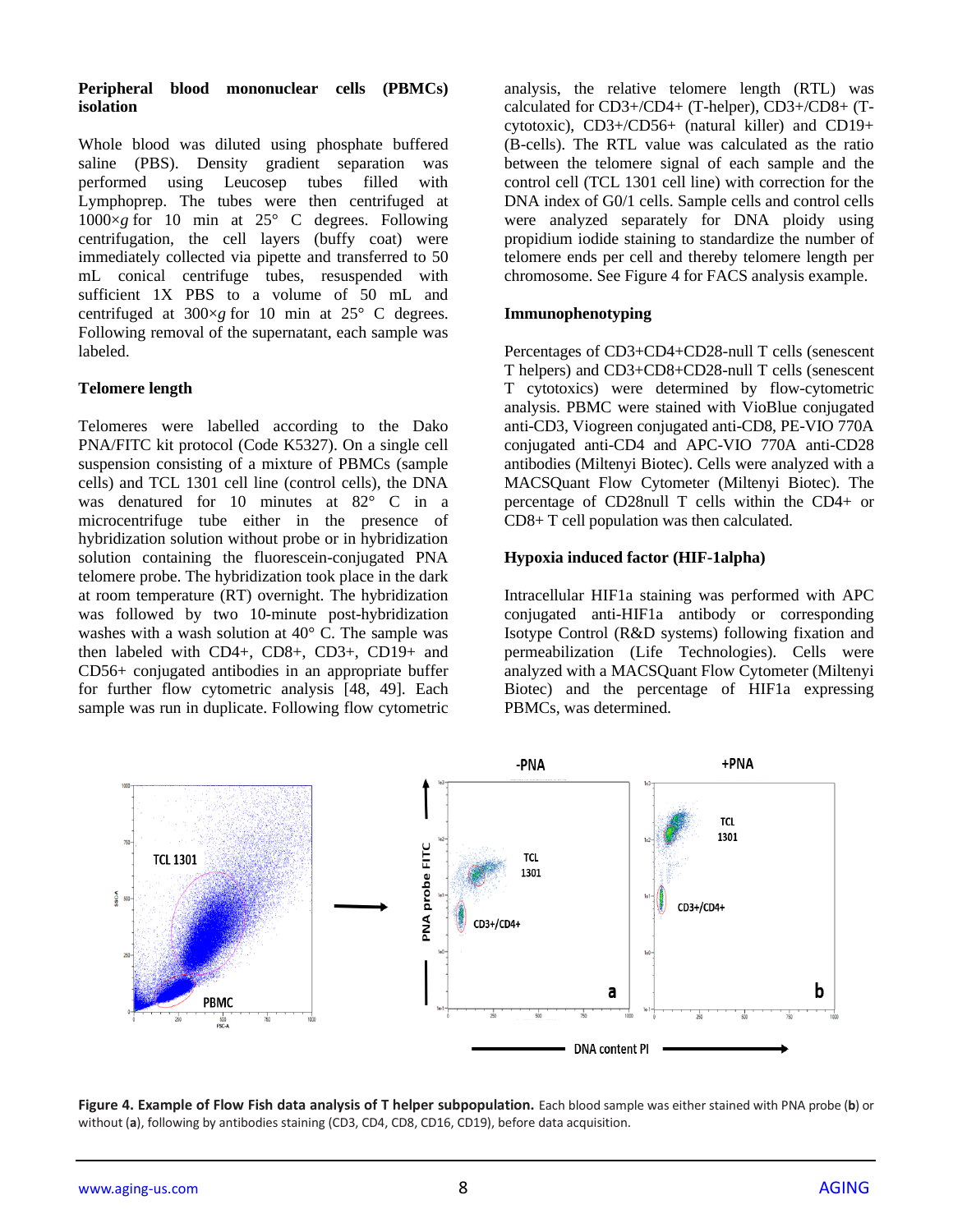### **Statistical analysis**

Unless otherwise specified, continuous data were expressed as means  $\pm$  standard-deviation. The normal distribution for all variables was tested using the Kolmogorov-Smirnov test. One-way ANOVA was performed to compare variables between and within the three groups at baseline.

Categorical data is expressed in numbers and percentages and compared by chi-square tests. Univariate analyses were performed using Chi-Square/Fisher's exact test to identify significant variables (P<0.05).

To evaluate HBOT's effects, a repeated measures ANOVA model was used to test the main within-subject effect. Post hoc tests on the means was conducted to test for time differences using t tests with a Bonferroni correction.

## **AUTHOR CONTRIBUTIONS**

All authors contributed substantially to the preparation of this manuscript. HY, HA, ES were responsible for protocol design. HA, ZY, BY, ES, DKM were responsible for patients' recruitment. YH, AHR, SM, YY, SM, ZR, ESW, HA, DKM, SG, BGR, DG, HY, AHR, FG, LE, PN, DK, FM, ZY, BY were responsible for data acquisition. HY, HA. and ES were responsible for data analysis. All authors interpreted the data. HY, HA, CM, and ES wrote the manuscript. All authors revised and finalized the manuscript.

## **ACKNOWLEDGMENTS**

We would like to thank Dr. Mechael Kanovsky for his editing of this manuscript.

## **CONFLICTS OF INTEREST**

AH, BY, ZY work for AVIV Scientific LTD. ES is a shareholder at AVIV Scientific LTD.

# **FUNDING**

The study was funded by a research grant from the Sagol network for neuroscience established by Mr. Sami Sagol.

## **REFERENCES**

1. López-Otín C, Blasco MA, Partridge L, Serrano M, Kroemer G. The hallmarks of aging. Cell. 2013; 153:1194–217. <https://doi.org/10.1016/j.cell.2013.05.039> PMID[:23746838](https://pubmed.ncbi.nlm.nih.gov/23746838)

- 2. Tsoukalas D, Fragkiadaki P, Docea AO, Alegakis AK, Sarandi E, Vakonaki E, Salataj E, Kouvidi E, Nikitovic D, Kovatsi L, Spandidos DA, Tsatsakis A, Calina D. Association of nutraceutical supplements with longer telomere length. Int J Mol Med. 2019; 44:218–26. <https://doi.org/10.3892/ijmm.2019.4191> PMI[D:31115552](https://pubmed.ncbi.nlm.nih.gov/31115552)
- 3. Starkweather AR, Alhaeeri AA, Montpetit A, Brumelle J, Filler K, Montpetit M, Mohanraj L, Lyon DE, Jackson-Cook CK. An integrative review of factors associated with telomere length and implications for biobehavioral research. Nurs Res. 2014; 63:36–50. <https://doi.org/10.1097/NNR.0000000000000009> PMI[D:24335912](https://pubmed.ncbi.nlm.nih.gov/24335912)
- 4. Puhlmann LM, Valk SL, Engert V, Bernhardt BC, Lin J, Epel ES, Vrticka P, Singer T. Association of short-term change in leukocyte telomere length with cortical thickness and outcomes of mental training among healthy adults: a randomized clinical trial. JAMA Netw Open. 2019; 2:e199687. <https://doi.org/10.1001/jamanetworkopen.2019.9687> PMI[D:31553468](https://pubmed.ncbi.nlm.nih.gov/31553468)
- 5. Åström MJ, von Bonsdorff MB, Perälä MM, Salonen MK, Rantanen T, Kajantie E, Simonen M, Pohjolainen P, Haapanen MJ, Guzzardi MA, Iozzo P, Kautiainen H, Eriksson JG. Telomere length and physical performance among older people-the helsinki birth cohort study. Mech Ageing Dev. 2019; 183:111145. <https://doi.org/10.1016/j.mad.2019.111145> PMI[D:31491428](https://pubmed.ncbi.nlm.nih.gov/31491428)
- 6. Xie Z, Jay KA, Smith DL, Zhang Y, Liu Z, Zheng J, Tian R, Li H, Blackburn EH. Early telomerase inactivation accelerates aging independently of telomere length. Cell. 2015; 160:928–39. <https://doi.org/10.1016/j.cell.2015.02.002> PMI[D:25723167](https://pubmed.ncbi.nlm.nih.gov/25723167)
- 7. Goglin SE, Farzaneh-Far R, Epel ES, Lin J, Blackburn EH, Whooley MA. Change in leukocyte telomere length predicts mortality in patients with stable coronary heart disease from the heart and soul study. PLoS One. 2016; 11:e0160748. <https://doi.org/10.1371/journal.pone.0160748> PMI[D:27783614](https://pubmed.ncbi.nlm.nih.gov/27783614)
- 8. Armanios M. Telomeres and age-related disease: how telomere biology informs clinical paradigms. J Clin Invest. 2013; 123:996–1002.

<https://doi.org/10.1172/JCI66370> PMID[:23454763](https://pubmed.ncbi.nlm.nih.gov/23454763)

9. Richards JB, Valdes AM, Gardner JP, Paximadas D, Kimura M, Nessa A, Lu X, Surdulescu GL, Swaminathan R, Spector TD, Aviv A. Higher serum vitamin D concentrations are associated with longer leukocyte telomere length in women. Am J Clin Nutr. 2007; 86:1420–25.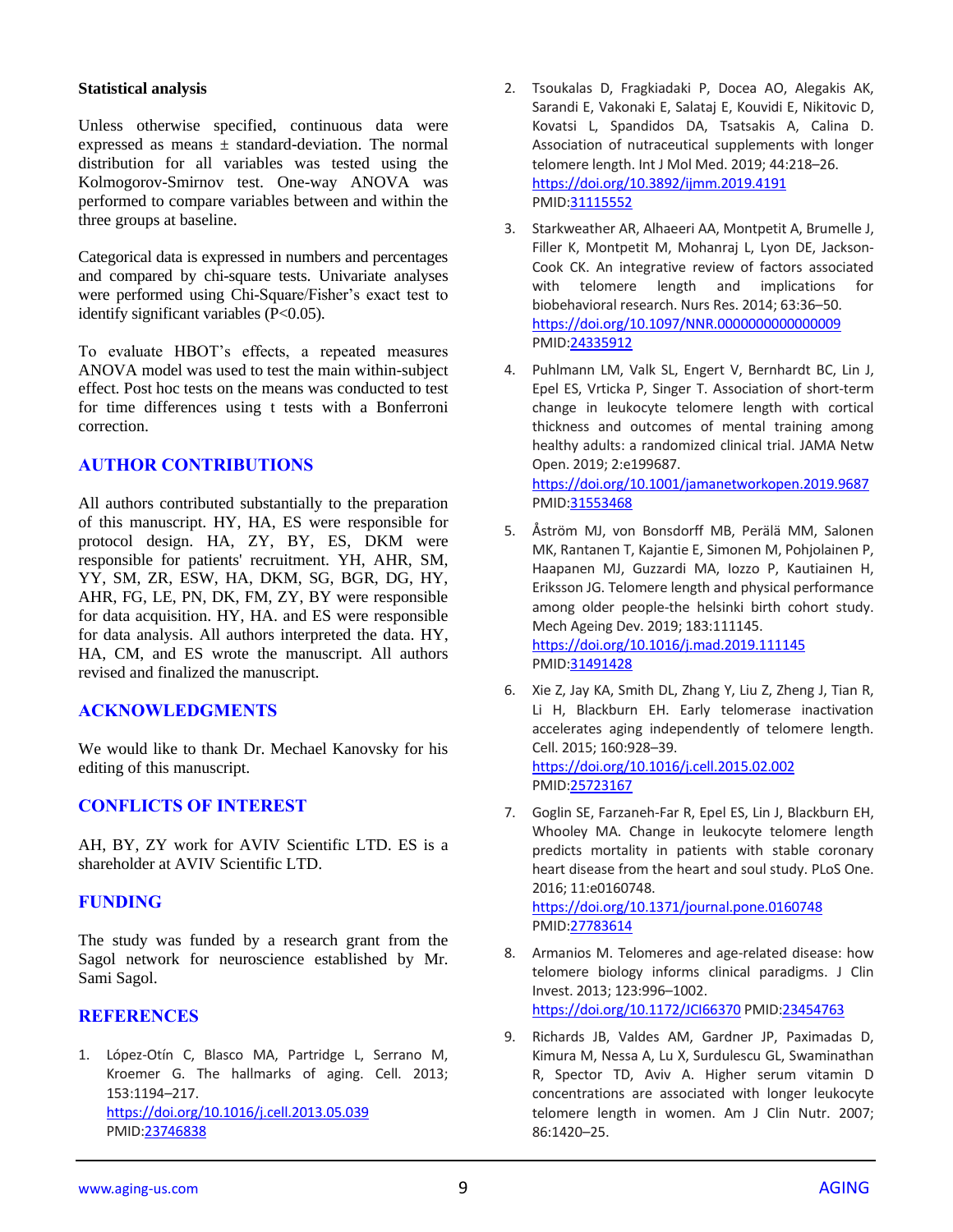<https://doi.org/10.1093/ajcn/86.5.1420> PMID[:17991655](https://pubmed.ncbi.nlm.nih.gov/17991655)

10. Bodnar AG, Ouellette M, Frolkis M, Holt SE, Chiu CP, Morin GB, Harley CB, Shay JW, Lichtsteiner S, Wright WE. Extension of life-span by introduction of telomerase into normal human cells. Science. 1998; 279:349–52. <https://doi.org/10.1126/science.279.5349.349>

PMID[:9454332](https://pubmed.ncbi.nlm.nih.gov/9454332)

- 11. Townsley DM, Dumitriu B, Liu D, Biancotto A, Weinstein B, Chen C, Hardy N, Mihalek AD, Lingala S, Kim YJ, Yao J, Jones E, Gochuico BR, et al. Danazol treatment for telomere diseases. N Engl J Med. 2016; 374:1922–31. <https://doi.org/10.1056/NEJMoa1515319> PMID[:27192671](https://pubmed.ncbi.nlm.nih.gov/27192671)
- 12. Coutts F, Palmos AB, Duarte RR, de Jong S, Lewis CM, Dima D, Powell TR. The polygenic nature of telomere length and the anti-ageing properties of lithium. Neuropsychopharmacology. 2019; 44:757–65. <https://doi.org/10.1038/s41386-018-0289-0> PMID[:30559463](https://pubmed.ncbi.nlm.nih.gov/30559463)
- 13. Cimino F, Balestra C, Germonpré P, De Bels D, Tillmans F, Saija A, Speciale A, Virgili F. Pulsed high oxygen induces a hypoxic-like response in human umbilical endothelial cells and in humans. J Appl Physiol (1985). 2012; 113:1684–89. <https://doi.org/10.1152/japplphysiol.00922.2012> PMID[:23042909](https://pubmed.ncbi.nlm.nih.gov/23042909)
- 14. Sunkari VG, Lind F, Botusan IR, Kashif A, Liu ZJ, Ylä-Herttuala S, Brismar K, Velazquez O, Catrina SB. Hyperbaric oxygen therapy activates hypoxia-inducible factor 1 (HIF-1), which contributes to improved wound healing in diabetic mice. Wound Repair Regen. 2015; 23:98–103.

<https://doi.org/10.1111/wrr.12253> PMID[:25532619](https://pubmed.ncbi.nlm.nih.gov/25532619)

- 15. Milovanova TN, Bhopale VM, Sorokina EM, Moore JS, Hunt TK, Hauer-Jensen M, Velazquez OC, Thom SR. Hyperbaric oxygen stimulates vasculogenic stem cell growth and differentiation in vivo. J Appl Physiol (1985). 2009; 106:711–28. <https://doi.org/10.1152/japplphysiol.91054.2008> PMID[:19023021](https://pubmed.ncbi.nlm.nih.gov/19023021)
- 16. Yang Y, Wei H, Zhou X, Zhang F, Wang C. Hyperbaric oxygen promotes neural stem cell proliferation by activating vascular endothelial growth factor/extracellular signal-regulated kinase signaling after traumatic brain injury. Neuroreport. 2017; 28:1232–38.

<https://doi.org/10.1097/WNR.0000000000000901> PMID[:28953090](https://pubmed.ncbi.nlm.nih.gov/28953090)

- 17. Hadanny A, Daniel-Kotovsky M, Suzin G, Boussi-Gross R, Catalogna M, Dagan K, Hachmo Y, Abu Hamed R, Sasson E, Fishlev G, Lang E, Polak N, Doenyas K, et al. Cognitive enhancement of healthy older adults using hyperbaric oxygen: a randomized controlled trial. Aging (Albany NY). 2020; 12:13740–61. <https://doi.org/10.18632/aging.103571> PMI[D:32589613](https://pubmed.ncbi.nlm.nih.gov/32589613)
- 18. Hadanny A, Efrati S. The hyperoxic-hypoxic paradox. Biomolecules. 2020; 10:958. <https://doi.org/10.3390/biom10060958> PMI[D:32630465](https://pubmed.ncbi.nlm.nih.gov/32630465)
- 19. Freitas-Simoes TM, Cofán M, Blasco MA, Soberón N, Foronda M, Serra-Mir M, Roth I, Valls-Pedret C, Doménech M, Ponferrada-Ariza E, Calvo C, Rajaram S, Sabaté J, et al. Walnut consumption for two years and leukocyte telomere attrition in mediterranean elders: results of a randomized controlled trial. Nutrients. 2018; 10:1907.

<https://doi.org/10.3390/nu10121907> PMID[:30518050](https://pubmed.ncbi.nlm.nih.gov/30518050)

- 20. Dimauro I, Scalabrin M, Fantini C, Grazioli E, Beltran Valls MR, Mercatelli N, Parisi A, Sabatini S, Di Luigi L, Caporossi D. Resistance training and redox homeostasis: correlation with age-associated genomic changes. Redox Biol. 2016; 10:34–44. <https://doi.org/10.1016/j.redox.2016.09.008> PMI[D:27687219](https://pubmed.ncbi.nlm.nih.gov/27687219)
- 21. Werner CM, Hecksteden A, Morsch A, Zundler J, Wegmann M, Kratzsch J, Thiery J, Hohl M, Bittenbring JT, Neumann F, Böhm M, Meyer T, Laufs U. Differential effects of endurance, interval, and resistance training on telomerase activity and telomere length in a randomized, controlled study. Eur Heart J. 2019; 40:34–46.

<https://doi.org/10.1093/eurheartj/ehy585> PMI[D:30496493](https://pubmed.ncbi.nlm.nih.gov/30496493)

- 22. Sanft T, Usiskin I, Harrigan M, Cartmel B, Lu L, Li FY, Zhou Y, Chagpar A, Ferrucci LM, Pusztai L, Irwin ML. Randomized controlled trial of weight loss versus usual care on telomere length in women with breast cancer: the lifestyle, exercise, and nutrition (LEAN) study. Breast Cancer Res Treat. 2018; 172:105–12. <https://doi.org/10.1007/s10549-018-4895-7> PMI[D:30062572](https://pubmed.ncbi.nlm.nih.gov/30062572)
- 23. Mason C, Risques RA, Xiao L, Duggan CR, Imayama I, Campbell KL, Kong A, Foster-Schubert KE, Wang CY, Alfano CM, Blackburn GL, Rabinovitch PS, McTiernan A. Independent and combined effects of dietary weight loss and exercise on leukocyte telomere length in postmenopausal women. Obesity (Silver Spring). 2013; 21:E549–54.

<https://doi.org/10.1002/oby.20509> PMI[D:23640743](https://pubmed.ncbi.nlm.nih.gov/23640743)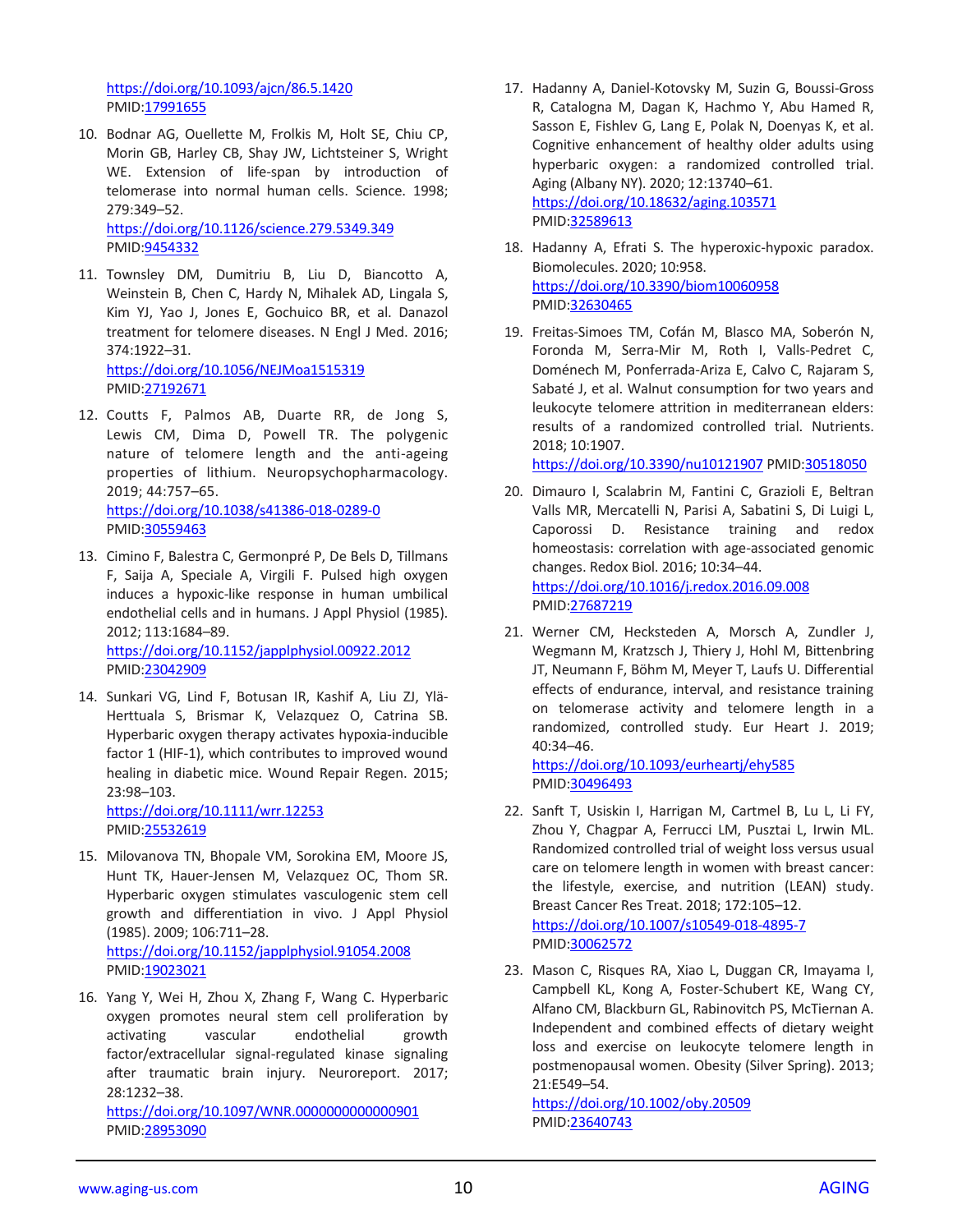- 24. Krishna BH, Keerthi GS, Kumar CK, Reddy NM. Association of leukocyte telomere length with oxidative stress in yoga practitioners. J Clin Diagn Res. 2015; 9:CC01–03. <https://doi.org/10.7860/JCDR/2015/13076.5729> PMID[:25954614](https://pubmed.ncbi.nlm.nih.gov/25954614)
- 25. Tehfe M, Dowden S, Kennecke H, El-Maraghi R, Lesperance B, Couture F, Letourneau R, Liu H, Romano A. Erratum to: nab-paclitaxel plus gemcitabine versus gemcitabine in patients with metastatic pancreatic adenocarcinoma: canadian subgroup analysis of the phase 3 MPACT trial. Adv Ther. 2017; 34:277–79. <https://doi.org/10.1007/s12325-016-0442-2> PMID[:27885491](https://pubmed.ncbi.nlm.nih.gov/27885491)
- 26. Barnes RP, Fouquerel E, Opresko PL. The impact of oxidative DNA damage and stress on telomere homeostasis. Mech Ageing Dev. 2019; 177:37–45. <https://doi.org/10.1016/j.mad.2018.03.013> PMID[:29604323](https://pubmed.ncbi.nlm.nih.gov/29604323)
- 27. von Zglinicki T. Oxidative stress shortens telomeres. Trends Biochem Sci. 2002; 27:339–44. [https://doi.org/10.1016/s0968-0004\(02\)02110-2](https://doi.org/10.1016/s0968-0004(02)02110-2) PMID[:12114022](https://pubmed.ncbi.nlm.nih.gov/12114022)
- 28. Sampson MJ, Winterbone MS, Hughes JC, Dozio N, Hughes DA. Monocyte telomere shortening and oxidative DNA damage in type 2 diabetes. Diabetes Care. 2006; 29:283–89. <https://doi.org/10.2337/diacare.29.02.06.dc05-1715> PMID[:16443874](https://pubmed.ncbi.nlm.nih.gov/16443874)
- 29. Reichert S, Stier A. Does oxidative stress shorten telomeres in vivo? a review. Biol Lett. 2017; 13:20170463. <https://doi.org/10.1098/rsbl.2017.0463> PMID[:29212750](https://pubmed.ncbi.nlm.nih.gov/29212750)
- 30. Oh S, Lee E, Lee J, Lim Y, Kim J, Woo S. Comparison of the effects of 40% oxygen and two atmospheric absolute air pressure conditions on stress-induced premature senescence of normal human diploid fibroblasts. Cell Stress Chaperones. 2008; 13:447–58. <https://doi.org/10.1007/s12192-008-0041-5> PMID[:18465208](https://pubmed.ncbi.nlm.nih.gov/18465208)
- 31. Shlush LI, Skorecki KL, Itzkovitz S, Yehezkel S, Segev Y, Shachar H, Berkovitz R, Adir Y, Vulto I, Lansdorp PM, Selig S. Telomere elongation followed by telomere length reduction, in leukocytes from divers exposed to intense oxidative stress—implications for tissue and organismal aging. Mech Ageing Dev. 2011; 132:123–30. <https://doi.org/10.1016/j.mad.2011.01.005>

PMID[:21320523](https://pubmed.ncbi.nlm.nih.gov/21320523)

32. Godman CA, Joshi R, Giardina C, Perdrizet G, Hightower LE. Hyperbaric oxygen treatment induces

antioxidant gene expression. Ann N Y Acad Sci. 2010; 1197:178–83. <https://doi.org/10.1111/j.1749-6632.2009.05393.x> PMI[D:20536847](https://pubmed.ncbi.nlm.nih.gov/20536847)

- 33. Pignolo RJ, Passos JF, Khosla S, Tchkonia T, Kirkland JL. Reducing senescent cell burden in aging and disease. Trends Mol Med. 2020; 26:630–38. <https://doi.org/10.1016/j.molmed.2020.03.005> PMI[D:32589933](https://pubmed.ncbi.nlm.nih.gov/32589933)
- 34. LE W. Hyperbaric Oxygen Therapy Indications. UHMS. 2008; 12th edition:215–218.
- 35. Boussi-Gross R, Golan H, Fishlev G, Bechor Y, Volkov O, Bergan J, Friedman M, Hoofien D, Shlamkovitch N, Ben-Jacob E, Efrati S. Hyperbaric oxygen therapy can improve post concussion syndrome years after mild traumatic brain injury - randomized prospective trial. PLoS One. 2013; 8:e79995. <https://doi.org/10.1371/journal.pone.0079995> PMI[D:24260334](https://pubmed.ncbi.nlm.nih.gov/24260334)

36. Efrati S, Fishlev G, Bechor Y, Volkov O, Bergan J, Kliakhandler K, Kamiager I, Gal N, Friedman M, Ben-Jacob E, Golan H. Hyperbaric oxygen induces late neuroplasticity in post stroke patients—randomized, prospective trial. PLoS One. 2013; 8:e53716. <https://doi.org/10.1371/journal.pone.0053716> PMI[D:23335971](https://pubmed.ncbi.nlm.nih.gov/23335971)

- 37. Mukherjee A, Raison M, Sahni T, Arya A, Lambert J, Marois P, James PB, Parent A, Ballaz L. Intensive rehabilitation combined with HBO2 therapy in children with cerebral palsy: a controlled longitudinal study. Undersea Hyperb Med. 2014; 41:77–85. PMI[D:24851544](https://pubmed.ncbi.nlm.nih.gov/24851544)
- 38. Hadanny A, Golan H, Fishlev G, Bechor Y, Volkov O, Suzin G, Ben-Jacob E, Efrati S. Hyperbaric oxygen can induce neuroplasticity and improve cognitive functions of patients suffering from anoxic brain damage. Restor Neurol Neurosci. 2015; 33:471–86. <https://doi.org/10.3233/RNN-150517> PMID[:26409406](https://pubmed.ncbi.nlm.nih.gov/26409406)
- 39. Tal S, Hadanny A, Berkovitz N, Sasson E, Ben-Jacob E, Efrati S. Hyperbaric oxygen may induce angiogenesis in patients suffering from prolonged post-concussion syndrome due to traumatic brain injury. Restor Neurol Neurosci. 2015; 33:943–51. <https://doi.org/10.3233/RNN-150585> PMID[:26484702](https://pubmed.ncbi.nlm.nih.gov/26484702)
- 40. Hadanny A, Rittblat M, Bitterman M, May-Raz I, Suzin G, Boussi-Gross R, Zemel Y, Bechor Y, Catalogna M, Efrati S. Hyperbaric oxygen therapy improves neurocognitive functions of post-stroke patients - a retrospective analysis. Restor Neurol Neurosci. 2020; 38:93–107.

<https://doi.org/10.3233/RNN-190959> PMI[D:31985478](https://pubmed.ncbi.nlm.nih.gov/31985478)